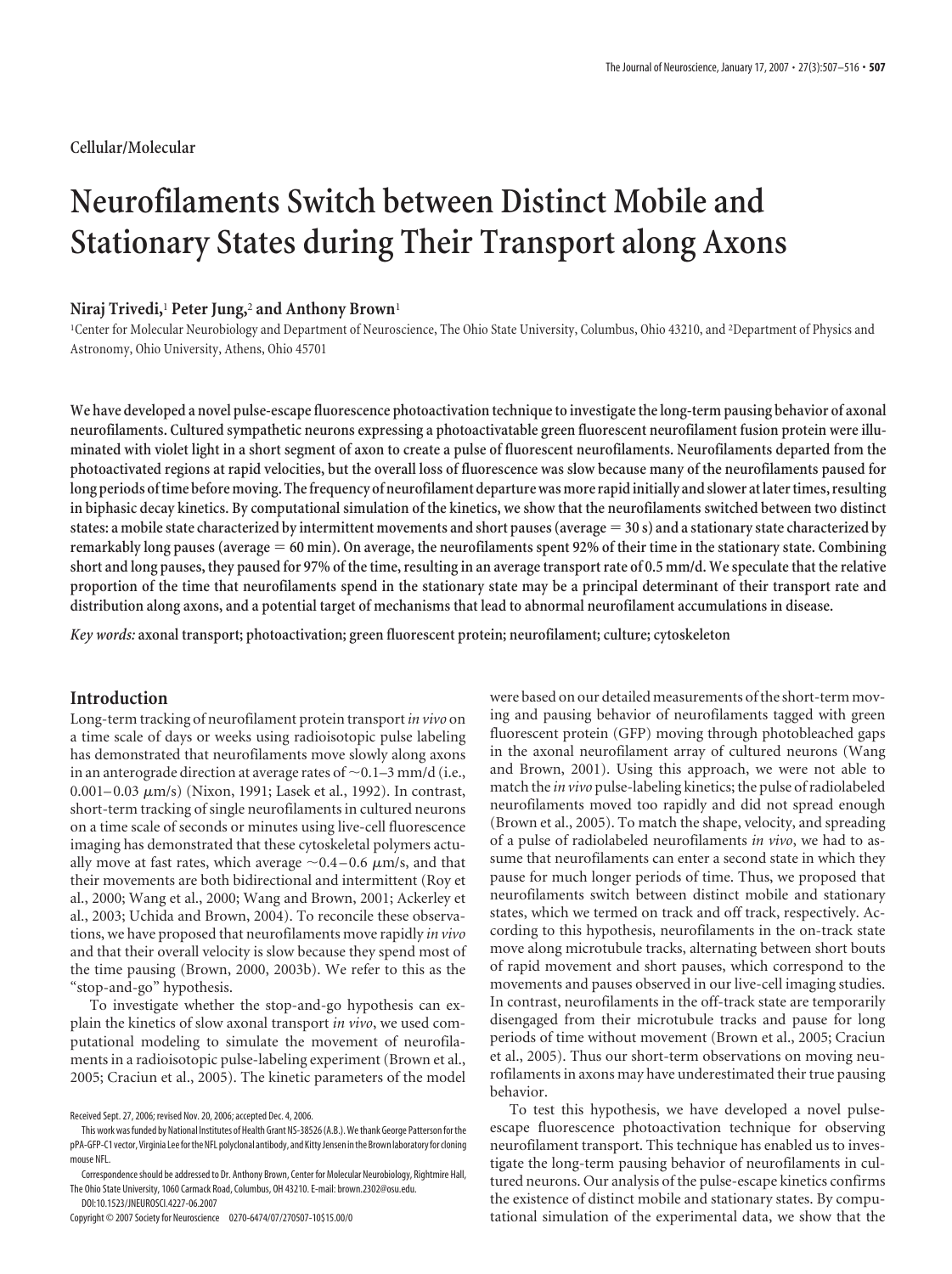neurofilaments spend  ${\sim}$ 92% of their time in the stationary state, pausing on average for 60 min. Thus, the motile behavior of neurofilaments is dominated by remarkably long pauses, and this explains why the overall rate of neurofilament transport is so slow.

# **Materials and Methods**

*Plasmid constructs.* Rat neurofilament protein M (NFM) cDNA was excised from the pEGFP–NFM construct of Wang et al. (2000) using *Bam*HI and *Kpn*I and then subcloned into the corresponding sites of the pPA-GFP-C1 vector of Patterson and Lippincott-Schwartz (2002). The resulting pPA-GFP–NFM fusion construct encoded photoactivatable GFP (PA-GFP), which is the V163A/T203H variant of a codonoptimized wild-type GFP, connected to the N terminus of rat NFM by a 25 aa linker. The pDsRed2-C1 vector was purchased from Clontech (Mountain View, CA). The pNFL vector was constructed by cloning mouse neurofilament protein L (NFL) cDNA (GenBank accession number DQ201635) into the pEGFP-C1 vector purchased from Clontech and then excising the GFP portion. All constructs were verified by DNA sequencing.

*Culture and transfection of neurons.* Superior cervical ganglia (SCGs) were dissected from 2- to 3-d-old Sprague Dawley rats (Harlan, Indianapolis, IN) and dissociated as described previously (Brown, 2003a). Suspensions of cells from 7–10 ganglia were centrifuged at 100  $\times$   $g$  for 5 min at room temperature and resuspended in 100  $\mu$ l of mouse neuron nucleofection solution (Amaxa Biosystems, Gaithersburg, MD). The cells were cotransfected with 5  $\mu$ g of pPA-GFP–NFM and 5  $\mu$ g of pDsRed2-C1 by electroporation using program G-13 of an Amaxa Nucleofector (Amaxa Biosystems) and then diluted 1:5 with Leibovitz's L15 medium (Invitrogen, Carlsbad, CA) containing 0.5 mg/ml BSA ("plating medium"). After recovery at 37°C for 10 min, the cells were plated at a density of 0.2 dissociated ganglia per coverslip onto 40 mm round number (No.) 1.5 glass coverslips (Bioptechs, Butler, PA) that had been coated with poly-D-lysine and laminin as described previously (Brown, 2003a). After allowing the cells to attach for 2 h at 37°C, the plating medium was replaced with Leibovitz's L15 medium supplemented with  $0.6\%$  (w/v) p-glucose, 2 mM L-glutamine, 100 ng/ml 2.5S nerve growth factor (BD Biosciences, Bedford, MA), 10% (v/v) adult rat serum (Harlan), and 0.5% hydroxypropyl methylcellulose (Methocel; Dow Corning, Midland, MI). The cells were maintained in this medium at 37°C.

Culture and transfection of SW13 vim- cells. SW13 vimentin-deficient  $(vim-)$  cells (Sarria et al., 1990) were grown on uncoated No. 1.5 glass coverslips in DMEM/F12 medium (Gibco Cell Culture Products; Invitrogen), supplemented with 10  $\mu$ g/ml gentamycin and 5% (v/v) fetal calf serum, at  $37^{\circ}$ C in 5% CO<sub>2</sub>. For live-cell imaging, we used 40 mm round coverslips (Bioptechs), and for immunostaining, we used  $22 \times 22$ mm square coverslips. Once cells reached  ${\sim}50\%$  confluence, they were transfected using Lipofectamine 2000 (Invitrogen) with 2  $\mu$ g of total DNA in serum-free DMEM/F12 medium (Invitrogen).

*Imaging and photoactivation.* For live-cell imaging, the coverslips were mounted in Hibernate-E low-fluorescence medium (Brain Bits, Springfield, IL) supplemented with 2% (v/v) B27 supplement (Invitrogen), 100 ng/ml 2.5S nerve growth factor, 2 mm L-glutamine, 0.4% (w/v) D-glucose, and 37.5 mM NaCl ("observation medium") in a Bioptechs FCS2 closedbath imaging chamber maintained at 37°C. The objective was maintained at 37°C using a Bioptechs objective heater. In some experiments, 2  $mm$  sodium iodoacetate (Sigma-Aldrich, St. Louis, MO) and 5  $\mu$ M carbonyl cyanide *m*-chlorophenylhydrazone (CCCP; Sigma-Aldrich) were also added to the observation medium. For these experiments, we allowed 30 – 60 min for the drugs to act before beginning our time-lapse imaging. All imaging was performed using a Nikon (Garden City, NY) TE2000 inverted microscope, with a standard 100 W mercury lamp source and a  $100\times$  Plan Apo VC 1.40 numerical aperture oil-immersion objective (Nikon). Images were acquired with a CoolSnap HQ cooled CCD camera (Roper Scientific, Trenton, NJ) and MetaMorph software (Universal Imaging, Downingtown, PA). DsRed was observed with green excitation using a tetramethylrhodamine isothiocyanate/DiI filter cube

(model 41002b; Chroma Technology, Brattleboro, VT). Activated PA-GFP–NFM was observed with blue excitation using an FITC/EGFP filter cube (model 41001; Chroma Technology). To minimize photobleaching, the exciting light from the mercury arc lamp was attenuated 32-fold  $(\sim$  3% light transmission) with neutral density filters. PA-GFP–NFM was activated with violet light using a violet filter cube (model 11005v2; Chroma Technology). To maximize the intensity of the exciting light for photoactivation, the neutral density filters were removed from the light path and then replaced before subsequent imaging. The camera was exposed during photoactivation, and the resulting image was used to define the location of the activated region in our subsequent analyses. These procedures were followed throughout this study.

*Characterization of PA-GFP–NFM in SW13 vim* - cells. To characterize PA-GFP–NFM assembly, SW13 vim- cells were transfected with pPA-GFP–NFM and pNFL. One day later, the cells were fixed using 4% (w/v) paraformaldehyde in PBS, stripped of their membranes using 0.25% (v/v) Triton X-100 in PBS, and then blocked using normal donkey serum (Jackson ImmunoResearch, West Grove, PA). NFL and PA-GFP–NFM were visualized by immunostaining using primary antibodies against NFL (rabbit polyclonal antibody NFLAS; 1:300 dilution; a gift from Dr. Virginia Lee, University of Pennsylvania, Philadelphia, PA) and NFM (mouse monoclonal antibody RMO270; 1:100 dilution; Zymed, South San Francisco, CA). The secondary antibodies were lissamine rhodamine sulfonyl chloride-conjugated donkey anti-rabbit IgG (diluted 1:100; Jackson ImmunoResearch) and Alexa 488-conjugated donkey antimouse IgG (diluted 1:200; Invitrogen). Coverslips were mounted onto slides using ProLong Antifade reagent (Invitrogen). To determine the optimal exposure time for PA-GFP–NFM activation, SW13 vim- cells were transfected with pPA-GFP–NFM, pNFL, and pDsRed2-C1. One day later, healthy well spread DsRed-positive cells were selected, and an image of the PA-GFP–NFM fluorescence was acquired to record the level of fluorescence before activation. The PA-GFP–NFM was then activated in a cumulative manner by successive 200 ms exposures to violet light. After each 200 ms exposure, an image of the PA-GFP–NFM fluorescence was acquired to visualize the level of activation.

*Pulse-escape experiments.* Pulse-escape experiments were performed on SCG cultures between 3 and 5 d after plating. Healthy DsRed-positive cells with long, smooth axons were selected, and the region to be activated was positioned in the center of the field of view. An image of the DsRed fluorescence was acquired to record the location and morphology of the axon, and an image of the PA-GFP–NFM fluorescence was acquired to establish the level of fluorescence before activation. For activation, a field-limiting diaphragm in a conjugate focal plane of the epifluorescence illumination light path was closed down to restrict the region of illumination to a circular area in the center of the field of view, thereby exposing only a short segment of the axon of interest. The activation was checked by opening the diaphragm and then taking an image of the PA-GFP–NFM fluorescence. If satisfactory, the activated region was observed by taking additional images of the PA-GFP–NFM fluorescence at 5 s, 40 s, or 5 min time intervals for a maximum of 25 frames. For movies using either 40 s or 5 min intervals, the focus was checked using the DsRed fluorescence and the "show live" function in MetaMorph before acquiring each frame to compensate for any focus drift. The health and integrity of the axons was monitored between image acquisitions using differential interference contrast and the DsRed fluorescence. Any stage drift that occurred during the movie was corrected for by shifting successive images relative to each other in the *X* and *Y* dimensions using the "align stack" function in the MetaMorph software. Movies in which the axons were observed to move laterally or change significantly in shape were excluded from our analyses.

*Quantitative analysis.* For each axon, a rectangular region was drawn around the activated region in the photoactivation image, extending four to six pixels on either side of the central axis of the axon to include all of the axonal fluorescence. To calculate the background fluorescence, two adjacent rectangular regions were drawn on either side of this axonal region, each four pixels wide. The fluorescence intensity was measured for each region, and then the axonal fluorescence was corrected for background by subtracting the average background pixel intensity from the average pixel intensity in the axon, and this was repeated for each image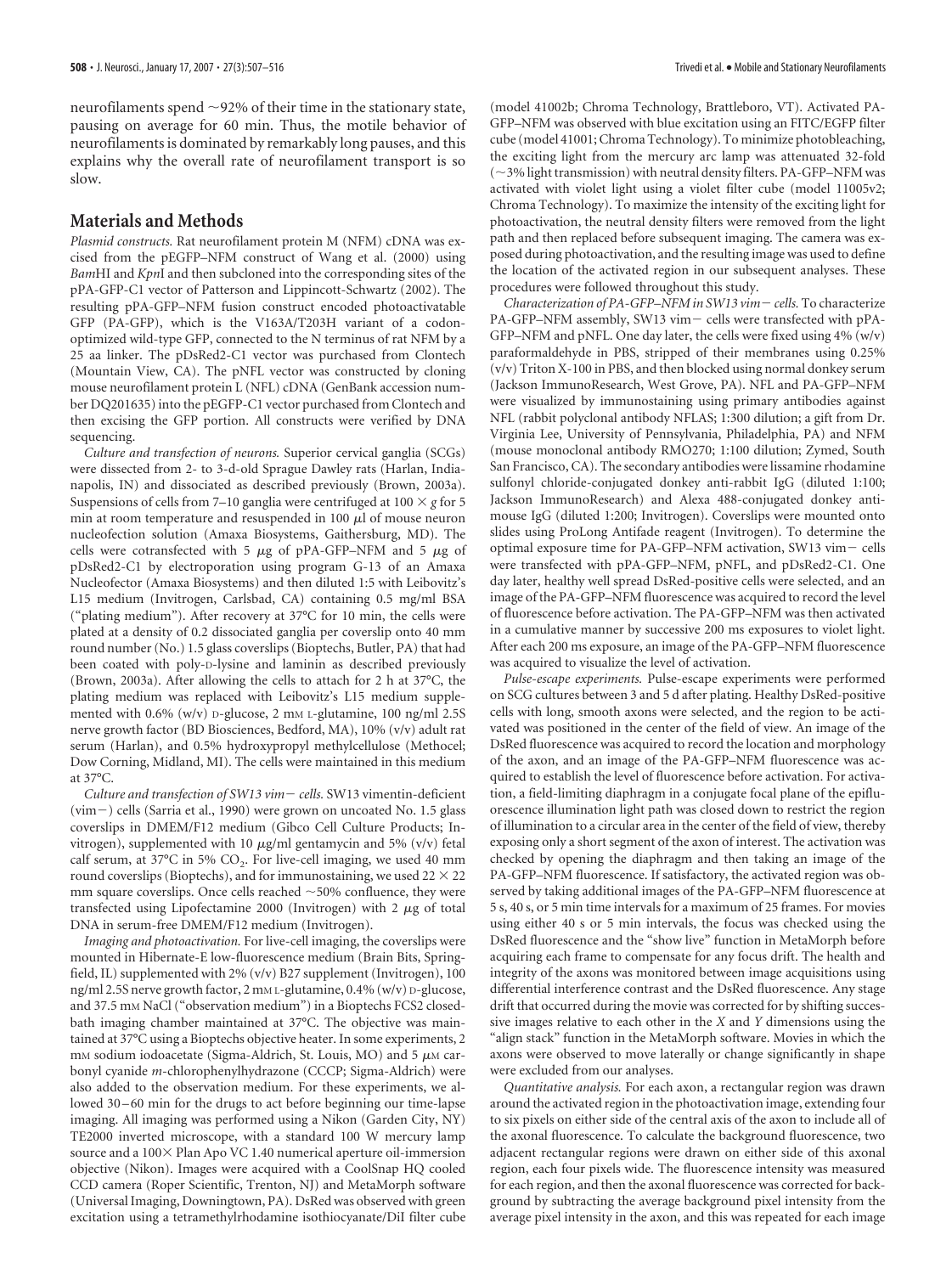in the time-lapse series. In addition, we found that we also had to account for excitation of DsRed on the PA-GFP channel. This is attributable to the broad excitation spectrum of DsRed, and it explains the faint basal level of diffuse green fluorescence observed throughout these axons before activation (see Fig. 1*C*) and outside of the activated regions in our movies (see Figs. 2, 3). To correct for this, we calculated a backgroundcorrected preactivation fluorescence intensity on the PA-GFP channel, and then we subtracted this intensity from the background-corrected intensities for the axon in each frame of the time-lapse series. After this correction for DsRed excitation cross talk, the length of the activated region was measured along the axis of the axon, and the corrected fluorescence intensities were expressed in analog-to-digital units per micrometer of axon ( $ADU/\mu m$ ). In a few cases, a fluorescent filament moved out of the activated region before the capture of the first image in the series. When this occurred, we always knew that it had, because the time between activation and acquisition of the first image was not sufficient for even the fastest neurofilament to exit the field of view. To correct for these early departures, we measured the fluorescence intensity of the escaped filament as described above and then added it back to the corrected fluorescence intensity of the activated region, thereby providing us with the true intensity of the activated region at time 0. For images that were visibly out of focus, we estimated the fluorescence intensity for that time interval by linear interpolation between the adjacent time intervals in the series. If the first or last image in the series was out of focus, the series was discarded. Fluorescence intensities in SW13 cells were quantified in a similar manner, except that the measurement regions were polygonal in shape and were drawn to trace the outline the entire cell, and the background regions were four to six pixels wide and were drawn to encircle the cell.

*Computational modeling.* The movement of photoactivated fluorescent neurofilaments in the pulse-escape experiments was simulated using the computational model described by Brown et al. (2005). The neurofilaments were treated as a uniform population aligned parallel to the long axis of the axon in a continuous overlapping array. Neurofilament length was assumed to be 4.5  $\mu$ m, based on our published measurements of neurofilaments moving through photobleached gaps (Wang and Brown, 2001), and the neurofilaments were considered to move in either an anterograde or retrograde direction. The frequency of reversals was given by the rate constants *k*ar (rate of switching from anterograde to retrograde) and  $k_{ra}$  (rate of switching from retrograde to anterograde). We also defined an overall reversal rate constant,  $k_{\text{rev}}$ , where  $k_{\text{rev}} = k_{\text{ar}} + k_{\text{rev}}$  $k_{\text{ra}}$ . To explain the moving and pausing behavior of neurofilaments, we assumed that both anterogradely and retrogradely moving neurofilaments can engage with their tracks and exhibit bouts of rapid movement interrupted by brief pauses or disengage from their tracks and pause for more prolonged periods. We refer to these mobile and stationary states as on track and off track, respectively. The rates of switching on and off track were described by the rate constants  $k_{\text{on}}$  and  $k_{\text{off}}$ , respectively. The simulations were all performed using a fixed 4.73 s time interval (Brown et al., 2005), so we express the rate constants as events per time interval rather than per second throughout this manuscript. Neurofilaments that were on track were considered to move and pause according to a matrix of transition probabilities extracted from our published experimental data (Brown et al., 2005). The overall reversal frequency  $k_{\text{rev}}$  was estimated to be 0.001, based on our published experimental data on neurofilament reversals (Uchida and Brown, 2004). Knowing that the ratio of anterograde to retrograde movements is 69/31 in cultured neonatal rat SCG neurons (Wang and Brown, 2001), this means that  $k_{ar} = 0.00031$ and  $k_{ra} = 0.00069$  (Brown et al., 2005). Note, however, that the ratio *k*ar/*k*ra has no effect on our simulations, because we tracked the rate of neurofilament departure without regard to the direction of movement.

To equilibrate the spatial and velocity distributions of the neurofilaments within the axon before the start of our pulse-escape simulation, we initially placed all of them at some arbitrary location within a 100  $\mu$ m segment of axon and assigned them to be either anterograde or retrograde and pausing either on or off track in relative proportions dictated by the rate constants  $k_{on}$ ,  $k_{off}$ ,  $k_{ar}$ , and  $k_{ra}$ , as described previously (Brown et al., 2005). We then ran the simulation iteratively for some time until the neurofilaments became uniformly distributed along the axon and

attained a stable distribution of velocities as dictated by the transition probability matrix. To simulate the entry and exit of neurofilaments from proximal and distal ends of the axonal segment during this equilibration phase of the simulation, neurofilaments that reached either end  $(x = 0 \text{ or } 100 \mu\text{m})$  were instantly fed back into the axon at the opposite end, which is known as a periodic boundary condition. The result using this approach is identical to assuming an open steady-state system in which neurofilaments enter and exit at a constant rate.

After equilibration, a window was identified within the axon, and the behavior of the neurofilaments or parts of neurofilaments that lay within that window was tracked over time to simulate the behavior of fluorescent neurofilaments as they moved out of the activated region. The length of the window was taken to be 22.5  $\mu$ m, which is the average length of the photoactivated regions for the axons that we analyzed in this study (see Results). The total neurofilament polymer length in the window was recorded as a function of time. For this portion of the simulation, the periodic boundary condition was removed, and we continued to track neurofilaments that departed from either end of the 100  $\mu$ m axonal segment to allow for the rare possibility of a filament reversing and moving back into the activated region. To extract the parameters  $k_{on}$  and  $k_{off}$ from the experimental data, we systematically varied their values to obtain the best possible match to the pulse-escape kinetics.

## **Results**

#### **Assembly of PA-GFP–NFM into neurofilaments**

To investigate the long-term pausing behavior of neurofilaments, we created a photoactivatable neurofilament protein (PA-GFP– NFM) by fusing photoactivatable GFP to the N terminus of neurofilament protein M. To test whether the fusion protein was capable of forming neurofilaments, we cotransfected SW13 vim-cells, which lack endogenous cytoplasmic intermediate filament proteins, with NFL and PA-GFP–NFM expression constructs and then visualized the expressed proteins by immunofluorescence microscopy (Fig. 1*A*). NFL and PA-GFP–NFM coassembled fully into neurofilaments, and these filaments contained both proteins along their entire length, consistent with previous observations that neurofilaments are obligate heteropolymers *in vivo* (Ching and Liem, 1993; Lee et al., 1993). Thus, fusion of PA-GFP to the N terminus of NFM does not interfere with the ability of NFM to assemble into neurofilaments.

#### **Photoactivation of PA-GFP–NFM fluorescence**

To characterize the photoactivation of the PA-GFP–NFM fusion protein, we cotransfected SW13 vim-cells with PA-GFP-NFM, NFL, and DsRed constructs. The DsRed served as a diffusible marker and permitted us to detect the transfected cells before activation of the PA-GFP fluorescence. The PA-GFP fluorescence was efficiently activated by exposure to violet light, using the mercury arc lamp as a light source. On average, optimal activation was achieved with an exposure of 1000 ms (Fig. 1*B*). Longer exposures resulted in less efficient activation, presumably because of photobleaching associated with excitation of the PA-GFP with violet light. Based on these data, all subsequent experiments were performed using a 1000 ms activation time.

To use the PA-GFP–NFM fusion protein to investigate neurofilament transport, we transfected dissociated neurons from the SCGs of neonatal rats with PA-GFP–NFM and DsRed. Three to five days later, transfected neurons were identified by their DsRed fluorescence, and a short segment of axon  ${\sim}20$   ${\rm \mu m}$  in length was activated by exposure to violet light for 1000 ms (Fig. 1*C*). In most cases, we observed good activation. When poor activation was obtained, it was most probably caused by low PA-GFP–NFM expression in that neuron. In some cases, part of the selected region was activated, and part was not, most likely be-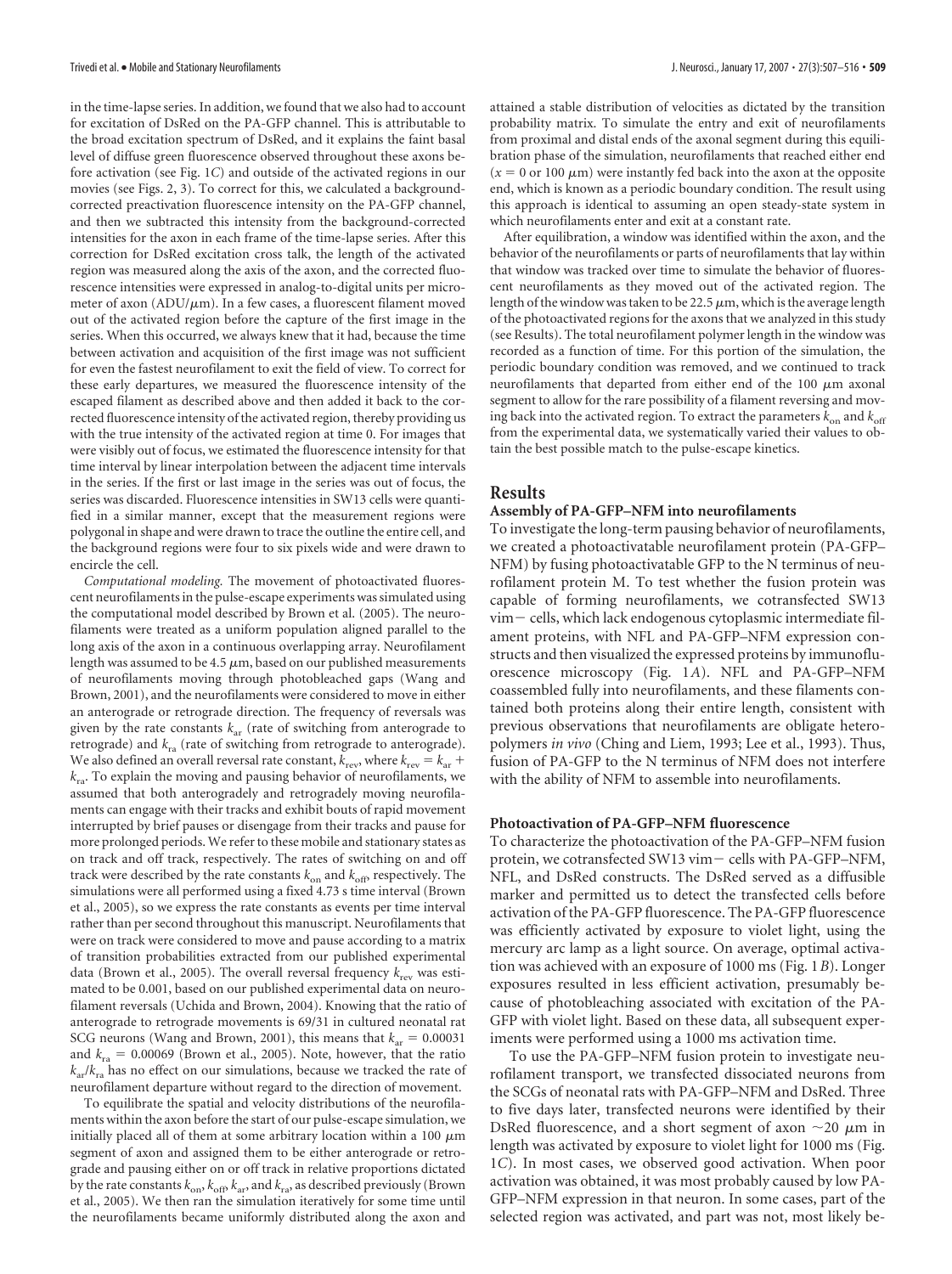



B. Time course of PA-GFP-NFM activation



C. PA-GFP-NFM activation in an axon



**Figure 1.** Characterization of PA-GFP-NFM. *A*, SW13 vim - cells, which lack endogenous cytoplasmic intermediate filament proteins, were cotransfected with NFL and PA-GFP–NFM constructs and allowed to express the proteins for 1 d. This figure shows a region at the periphery of a transfected cell that was fixed and immunostained with antibodies specific for NFL (*i*) and NFM (*ii*). Single neurofilaments (arrowheads) can be resolved, because this region of the cell is very thin, and the number of neurofilaments in the cell is low. NFL and PA-GFP–NFM coassemble into neurofilaments that contain both proteins along their entire length. The diffuse fluorescence between the filaments is low, indicating that there is little unassembled protein. **B**, Time course of activation of PA-GFP–NFM fluorescence in SW13 vim - cells coexpressing PA-GFP-NFM, NFL, and DsRed. Transfected cells were activated with 10 successive 200 ms exposures, and an image of the activated PA-GFP–NFM fluorescence was acquired after each exposure. The fluorescence intensity was quantified in each image and then normalized to the maximum activated fluorescence for that cell. This graph shows the average of the normalized data for nine cells. The optimal activation time was 1000 ms, yielding an average of 97  $\pm$ 2% (mean  $\pm$  SD;  $n=9$ ) of the maximum PA-GFP–NFM fluorescence. *C*, Activation of PA-GFP– NFM fluorescence in cultured SCG neurons coexpressing PA-GFP–NFM and DsRed. *i*, The DsRed fluorescence before activation. *ii*, The PA-GFP–NFM fluorescence before activation. The faint fluorescence in the axon is attributable to excitation cross talk caused by the broad excitation spectrum of DsRed (see Materials and Methods). *iii*, The PA-GFP–NFM fluorescence after activation of a 24  $\mu$ m region by exposure to violet light for 1000 ms. The white arrowheads mark the boundaries of the activated region. Scale bars:  $A$ , 5  $\mu$ m; *C*, 10  $\mu$ m.



**Figure 2.** A neurofilament (white arrowheads) escaping from an activated region. *A*, An image of the DsRed fluorescence taken before photoactivation, showing the morphology of the axon. **B-H**, Excerpts from a time-lapse movie starting immediately after activation in the region of axon marked by the black arrowheads. Images of the activated PA-GFP–NFM fluorescence were acquired at 5 s intervals. This filament moved out of the activated region in an anterograde direction in the first 15s after activation (*B*,*C*), paused briefly between 30 and 60s (*D–F*), and then resumed movement in the same direction and exited the field of view (*G*, *H*). The diffuse axonal fluorescence that can be seen outside of the activated region was present throughout the axon, even before photoactivation (see Fig. 1*C*), and is caused by weak excitation of the DsRed by the blue light used to excite GFP (see Materials and Methods). Proximal is left, and distal is right. Scale bar, 10  $\mu$ m. See supplemental Movie 1 (available at www.jneurosci.org as supplemental material).

cause the region spanned the edge of a gap in the neurofilament array (Wang et al., 2000).

## **Departure of neurofilaments from the activated regions**

To establish whether we could observe neurofilaments departing from the activated regions, we performed time-lapse imaging at 5 s intervals. The activated regions did not move *en masse*, but occasionally we observed single fluorescent filaments moving out in a rapid intermittent manner (Fig. 2, supplemental Movie 1, available at www.jneurosci.org as supplemental material). The pattern of movement was indistinguishable from what we have observed for neurofilaments moving through photobleached or naturally occurring gaps (Wang et al., 2000; Wang and Brown, 2001). In total, 10 neurofilaments departed in 25 different movies totaling 39.6 min of observation time (average movie length  $=$ 1.6 min). This corresponds to an average frequency of  $\sim$ 0.25 neurofilaments per minute during the first few minutes of obser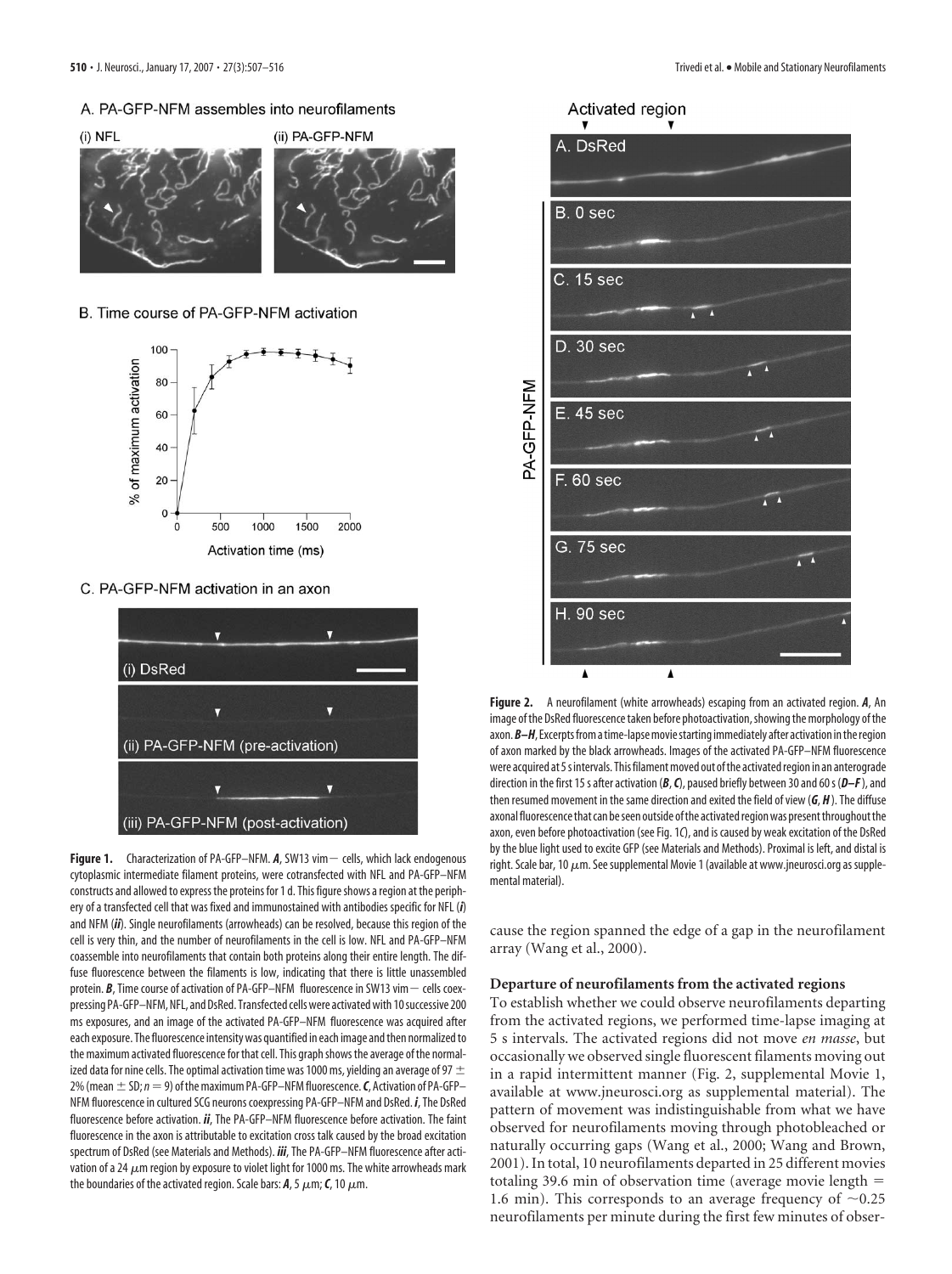vation. Some of the filaments moved anterogradely, and some moved retrogradely. Occasionally the filaments exhibited brief reversals, but sustained reversals were rare. To quantify the intensity of the moving filaments, we expressed their fluorescence in terms of ADU/ $\mu$ m. The average intensity was 660  $\pm$  220  $ADU/\mu$ m (minimum = 370 ADU/ $\mu$ m; maximum = 1300 ADU/  $\mu$ m;  $n = 34$ ). Assuming an average neurofilament length of 4.5  $\mu$ m (Wang and Brown, 2001) and knowing the fluorescence intensities of the activated regions, we can estimate the number of neurofilaments in those regions. For the axons analyzed in the present study, the average was 21 neurofilaments per activated region (minimum = 5; maximum = 154;  $n = 70$ ).

#### **Analysis of pulse-escape kinetics**

To investigate the pulse-escape kinetics, we acquired time-lapse movies of activated regions at 5 min intervals for 2 h (total of 25 images). To obtain finer time resolution at early times, we also acquired a second set of time-lapse movies at 40 s intervals for 970 s (total of 25 images). By attenuating the exciting light with neutral density filters (see Materials and Methods) and limiting our movies to 25 images in length, we were able to avoid measurable photobleaching. Neurofilaments departed from the activated regions infrequently and at irregular intervals, resulting in a slow and sometimes discontinuous loss of fluorescence (Fig. 3, supplemental Movie 2, available at www.jneurosci.org as supplemental material).

To analyze the rate of neurofilament departure, we quantified the change in the intensity of the fluorescence in the activated regions over time (Fig. 4). The individual axons varied considerably in their starting intensities, which reflects differences in their neurofilament content (see above). To compare the data from different axons, we normalized the fluorescence intensities in each time-lapse movie to the intensity of the activated region at the start of that movie (Fig. 5). It can be seen that there was considerable variability from one axon to the next, which is attributable to the relatively low numbers of neurofilaments in each activated region and the stochastic nature of the neurofilament movement. Remarkably, an average of  $\sim$ 80% of the neurofilaments remained in the activated region after 15 min (Fig. 5*C*), and an average of  $\sim$ 30% remained after 2 h (Fig. 5*A*).

#### **Metabolic requirement for neurofilament transport**

To determine whether passive diffusion of neurofilament subunits contributed to the loss of fluorescence from the activated regions, we treated the cells with sodium iodoacetate, which is an inhibitor of the glycolytic enzyme glyceraldehyde-3-phosphate dehydrogenase (Sabri and Ochs, 1971). We have shown previously that sodium iodoacetate impairs neurofilament transport in cultured DRG neurons (Koehnle and Brown, 1999). In pulseescape experiments, we observed a partial reduction in the loss of fluorescence (data not shown). We then used a combination of iodoacetate and CCCP, which is a proton ionophore that uncouples oxidative phosphorylation in mitochondria and has been shown to be effective in cultured neurons (Hollenbeck et al., 1985; Miller and Sheetz, 2004). Cells treated with these two metabolic inhibitors showed no loss of fluorescence from the activated regions (Fig. 5*B*). Therefore, the loss of fluorescence from the activated regions was attributable to active transport, and there was no significant contribution of turnover and diffusion of fluorescent neurofilament subunits to the pulse-escape kinetics. These data demonstrate that the neurofilaments in these axons are relatively stable, and they also confirm that our imaging protocol was not associated with any measurable photobleaching.



**Figure 3.** A pulse-escape experiment. *A*, An image of the DsRed fluorescence taken before photoactivation, showing the morphology of the axon. **B–H**, Excerpts from a time-lapse movie starting immediately after activation in the region of axon marked by the black arrowheads. Images ofthe activated PA-GFP–NFMfluorescencewere acquired at 5min intervalsfor 120min. The loss of fluorescence was gradual and sometimes discontinuous, reflecting the small number of neurofilaments in the activated region and the stochastic nature of neurofilament movement. In this particular example, which corresponds to the graph in Figure 4 *D*, most of the neurofilaments in the activated region moved out between 60 and 80 min after activation, but some remained after 2 h. Individual neurofilaments cannot be tracked in these movies, because of the long duration of the time intervals. Scale bar, 10  $\mu$ m. See supplemental Movie 2 (available at www.jneurosci.org as supplemental material).

## **Computational modeling**

The rate of neurofilament departure from the activated regions in the pulse-escape experiments is determined by the velocity and frequency of neurofilament movement. Because the velocity of neurofilament movement is high and the frequency of neurofilament departure is low, it is clear that the pausing behavior of the neurofilaments dominates the pulse-escape kinetics for long time scales (hours rather than minutes) and that the actual velocity of neurofilament movement has little influence. For example, it takes the average moving neurofilament just tens of seconds to exit the activated region, yet 50% of the neurofilaments remained in the activated region for more than 1 h. Thus, these data indicate that a significant proportion of the neurofilaments pause for very protracted periods in these axons.

To test this hypothesis, we simulated pulse-escape experiments using computational modeling as described in Materials and Methods. Initially, we asked what the pulse-escape kinetics would look like if the neurofilaments moved and paused in a manner identical to that observed in our previous live-cell imag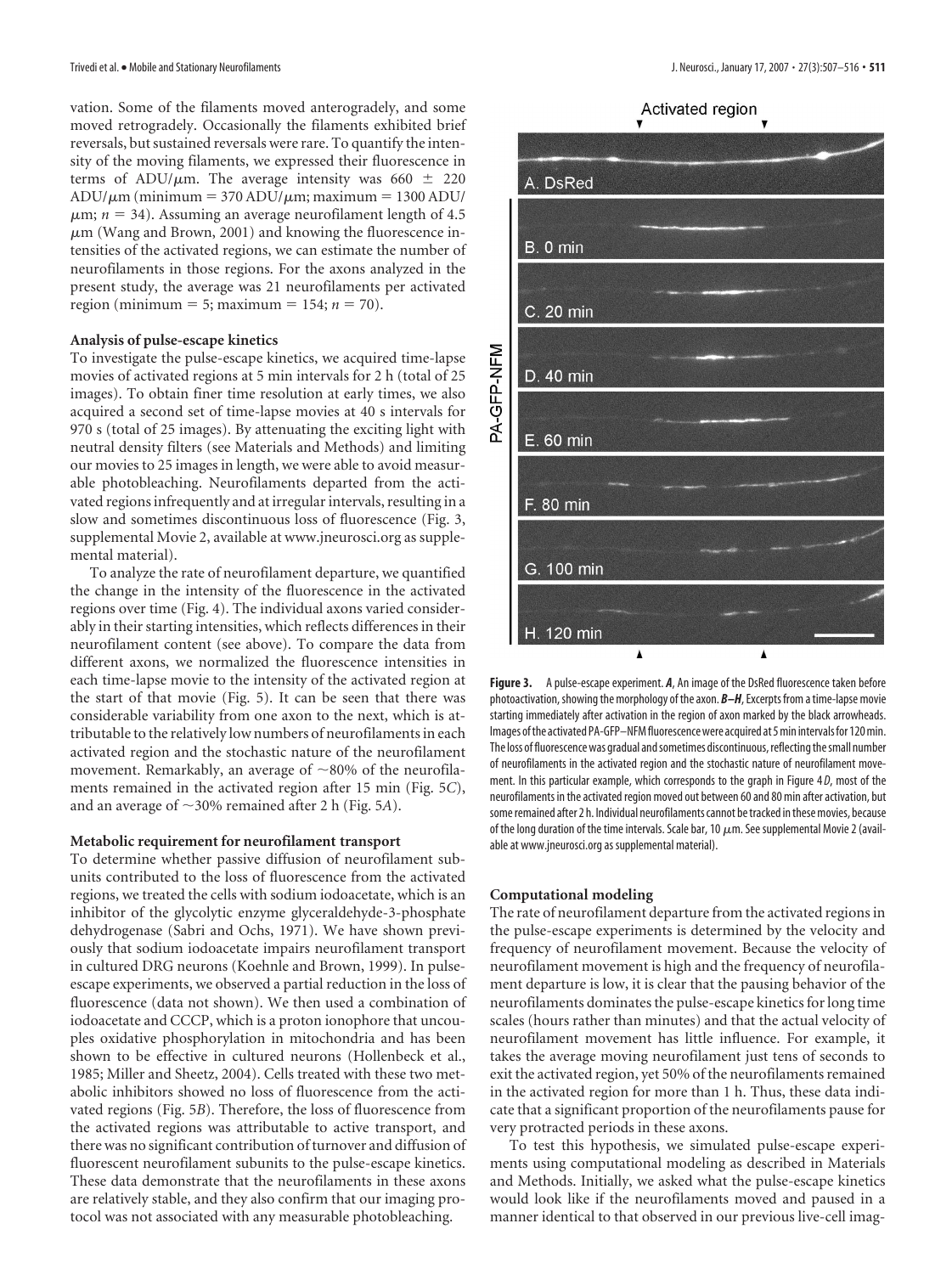ing observations (Fig. 6*A*). To simulate this behavior, we used our published measurements of the moving and pausing behavior of neurofilaments in photobleached gaps (Wang and Brown, 2001; Brown et al., 2005). Because those observations were performed using the same neuronal cell type at the same age in culture and using identical culture conditions, we know that they accurately describe the motile behavior of the neurofilaments in our pulse-escape experiments. We found that all of the neurofilaments departed from the activated regions within 10 min, which is much faster than we observed experimentally. This confirms that neurofilaments in these axons spend much more time pausing than is apparent from our short-term observations.

To analyze the pulse-escape kinetics, we performed curve fitting on the experimental data. We found that the kinetics were biphasic and matched a doubleexponential function, with a slow exponential decline at short times and an even slower exponential decline at longer times (Fig. 6*B*). The data could not be fitted with a single exponential function. This indicates that there are two distinct pausing states for neurofilaments and that these states differ in their average pause duration. Because there is no slow moving state for neurofilaments in these axons, these data indicate that there must be distinct mobile and stationary states, as predicted in our computational modeling of radioisotopic pulse-labeling experiments*in vivo* (Brown et al., 2005; Craciun et al., 2005). To test this hypothesis, we simulated pulse-escape experiments assuming that neurofilaments can switch between a state that is capable of movement, which we refer to as on track, and a state that is incapable of movement, which we refer to as off track. On-track neurofilaments were considered to be engaged with their cytoskeletal tracks and to exhibit the alternating movements and pauses characteristic of our previous short-term observations of moving neurofilaments. Off-track neurofilaments were considered to be



**Figure 4.** Pulse-escape kinetics. To analyze the pulse-escape kinetics, the fluorescence intensity in the activated regions was quantified in each frame of the time-lapse movies and expressed as ADU/ $\mu$ m. **A–E**, Pulse-escape kinetics for five axons that were observed for 2 h using 5 min time intervals. *F–J*, Pulse-escape kinetics for five axons that were observed for 970 s using 40 s intervals (except for the first time interval, which was 10s). The variation in thestarting intensities reflects variation in neurofilament content among the axons. Some axonsshowed no loss of fluorescence in the first 970s. All axonsshowed at leastsome loss of fluorescence after 2 h, but the decrease was slow and sometimes discontinuous, reflecting the stochastic nature of neurofilament movement.

temporarily disengaged from their tracks and to pause for protracted periods. Transitions between the on-track and off-track states in the model were governed by the on-track and off-track rate constants,  $k_{on}$  and  $k_{off}$ .

As expected,  $k_{on}$  and  $k_{off}$  had antagonistic influences on the pulse-escape kinetics, because  $k_{on}$  dictates the probability of becoming on track, and  $k_{\text{off}}$  dictates the probability of becoming off track. By systematically varying  $k_{on}$  and  $k_{off}$ , we were able to match the experimental data. Figure 6*C* shows the best-fit simulation, which was obtained by assuming  $k_{on} = 0.0013$  and  $k_{off} =$ 0.021. This simulation was performed with a large number of neurofilaments (10,000 in the activated region) to minimize variability caused by stochastic fluctuations. The number of filaments tracked in our experiments, however, was much smaller and therefore subject to significant stochastic fluctuations. To examine how well our best-fit simulation matched the experimental data, we performed 40 independent simulations with a much smaller number of neurofilaments (1000 in the activated region) and calculated the minimum and maximum values at each time point for all of the runs (Fig. 6*C*). The experimental data fell within the range of the stochastic fluctuations at all time points, confirming that our best-fit simulation is a good approximation of the actual behavior.

Figure 6*D–F* shows how the best fit was identified and its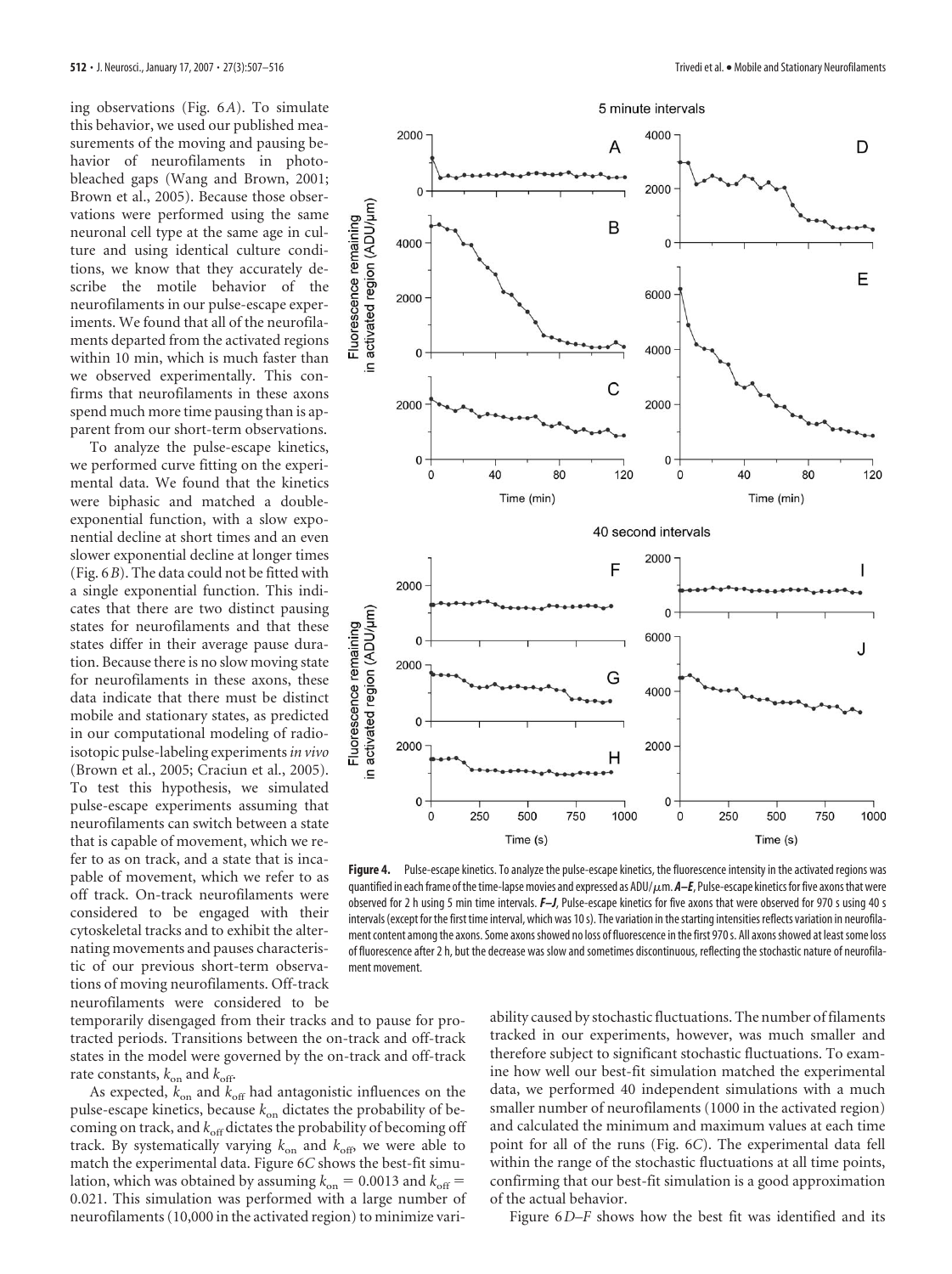

**Figure 5.** Box-and-whisker plots of the pulse-escape kinetics. *A*, Box-and-whisker plot of the pulse-escape kinetics for 16 axons that were imaged for 2 h at 5 min intervals. Note that there was considerable variability, but on average, there was a steady loss of neurofilaments from the activated regions. On average, 30% of the fluorescence remained in the activated regions after 2 h, indicating that some neurofilaments paused for very protracted periods in these axons. *B*, Box-and-whisker plot of the pulseescape kinetics for 16 axons that were imaged for 2 h at 5 min intervals in the presence of 5  $\mu$ M CCCP and 2 mM iodoacetate. On average, there was no loss of fluorescence from the activated regions, indicating that the escape of neurofilaments from the activated region was an active process and that there was negligible loss of neurofilament from the activated regions as a result of passive diffusion and that there was no detectable photobleaching.*C*, Box-and-whisker plot of the pulse-escape kinetics for 52 axons that were imaged for 970 s at 40 s intervals (except for the first time interval, which was 10 s). The key on the lower right explains the format of the box-and-whisker plots.

sensitivity to  $k_{on}$  and  $k_{off}$ . For  $k_{on} < 0.0013$  or  $k_{off} > 0.021$ , the neurofilaments spent more time off track, resulting in a slower decay than observed experimentally, whereas for  $k_{on} > 0.0013$  or  $k_{\text{off}}$  < 0.021, the neurofilaments spent more time on track and escaped more rapidly than observed experimentally (Fig. 6*D*,*E*). Varying  $k_{on}$  and  $k_{off}$  together, keeping the ratio constant at  $k_{on}/k_{off}$  $= 0.0619$  (i.e., 0.0013/0.021), had little effect on the slope at very early times (<2 min), because the early kinetics are dominated by neurofilaments that are already on track at the time of activation, and the proportion of on-track neurofilaments is fixed by the ratio  $k_{on}/k_{off}$  (Fig. 6*F*). At later times, we observed a substantial effect on the slope, because the magnitude of  $k_{on}$  and  $k_{off}$  affects the frequency of cycling on and off track, and this in turn determines the duration of the off-track pauses, which dominate the long-term behavior. Reversals had little effect on the simulations, because they are so rare. Thus, our model can match the experimental data, and the values of  $k_{on} = 0.0013$  and  $k_{off} = 0.021$  make the best fit.

By tracking the behavior of the neurofilaments in our best-fit simulation, we were able to calculate their pause durations and overall transport rate. On average, the filaments spent  $\sim$ 92% of the time off track and  $\sim$ 8% of the time on track. Because the on-track neurofilaments in our model pause for  $\sim$ 70% of the time (Brown et al., 2005), this means that the overall average time

spent pausing (i.e., on and off track) was -97%. The average on-track pause duration was 29 s, and the average off-track pause duration was 61 min. The average time that a neurofilament remained on track before switching off track was 5.4 min. Our previous short-term observations on neurofilaments in cultured SCG neurons have indicated that their net average velocity is  ${\sim}0.2$   ${\mu}$ m/s (excluding pauses and considering anterograde movements as positive and retrograde movements as negative) (Wang et al., 2000; Wang and Brown, 2001). Now that we know the overall average time that the neurofilaments spend pausing, we can estimate that their average transport rate in these neurons is  $\sim$  0.5 mm/d.

#### **Discussion**

The goal of this study was to test the hypothesis that there are distinct mobile and stationary states for neurofilaments in axons. To do this, we created a photoactivatable fluorescent neurofilament protein by fusing a photoactivatable variant of GFP to the N terminus of neurofilament protein M. The resulting PA-GFP–NFM fusion protein coassembled fully with neurofilament protein L in SW13 vim  $-$  cells, indicating that the PA-GFP domain did not interfere with assembly. To analyze neurofilament pausing behavior, we expressed the fusion protein in cultured sympathetic neurons. The fusion protein became fully incorporated into the endogenous neurofilament array, with little diffusible pool. To track neurofilament behavior, we photoactivated the fusion protein in short segments of axon by exposure to violet light.

The activated protein had stability and brightness similar to conventional GFP fusions. By time-lapse imaging of the activated regions, we observed single green fluorescent neurofilament polymers moving rapidly and intermittently out of the activated regions in both anterograde and retrograde directions. We call this method the pulse-escape technique to distinguish it from our previous approaches, in which we observed neurofilament movement in naturally occurring or photobleached gaps (Wang et al., 2000; Wang and Brown, 2001).

Although the pulse-escape technique can be used to track the movement of single neurofilaments on a time scale of seconds or minutes, its real power comes not from tracking the individual neurofilaments that depart from the activated regions but rather from tracking the proportion that remains. In this way, we can observe the activated regions at intervals of minutes instead of seconds, and this permits us to observe the population behavior of neurofilaments on a time scale of several hours without measurable photobleaching. Using this approach, we found that the rate of neurofilament departure was much too slow to be accounted for by the short-term moving and pausing behavior that we have documented previously. To explain the pulse-escape kinetics, it was necessary to assume that the neurofilaments can switch between distinct mobile and stationary states, which we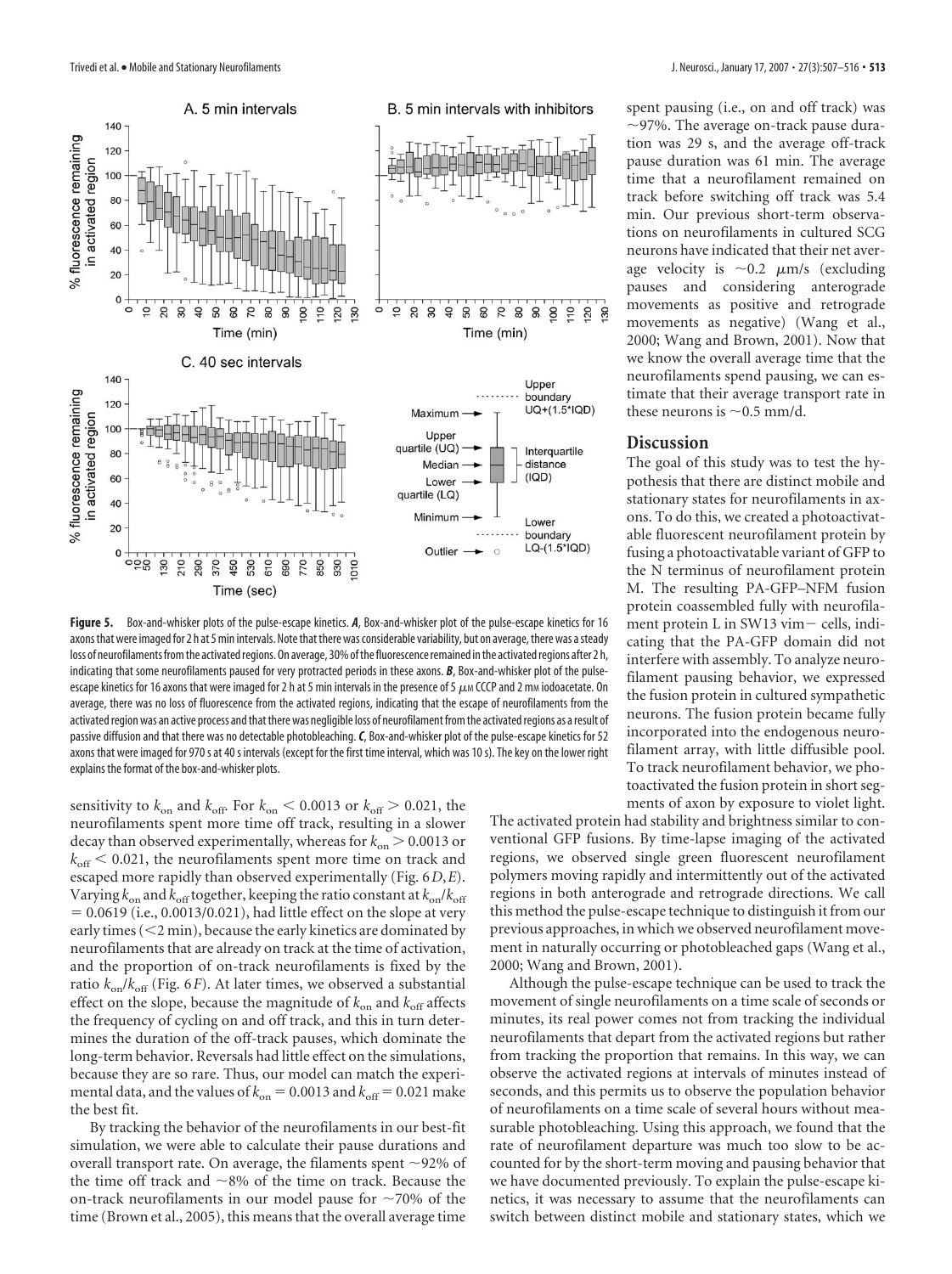A. Simulation assuming all





Figure 6. The pulse-escape kinetics reveal two distinct pausing states for neurofilaments. Comparison of experimental and simulated pulse-escape kinetics. The experimental data for 0-20 min are the average of the 52 axons imaged at 40 s intervals (Fig. 5*C*), and the experimental data for 20 –120 min are the average of the 16 axons imaged at 5 min intervals (Fig. 5*A*). *A*, A simulation assuming that the neurofilaments are always on track (10,000 neurofilaments in the activated region). All neurofilaments departed within 10 min, which is much faster than the experimental data. B, Double-exponential curve fit of the experimental data. The decay rate at short times (0 –20 min) is fitted with a decay constant of 0.017 min<sup>-1</sup> (dashed line), whereas at long times (20 –120 min), it is fitted with a decay constant of 0.01 min $^{-1}$  (solid line).  $\bm{\mathsf{C}}$ , Optimized "best-fit" simulation assuming that neurofilaments can be either on track or off track ( $k_\mathsf{on} = 0.0013; k_\mathsf{off} = 0.021;$  10,000 neurofilaments in the activated region). The dashed lines show the range of values obtained from 40 statistically independent simulations, each with 1000 neurofilaments in the activated region. The upper line represents the maximum value obtained, and the lower line represents the minimum. *D*, Effect of varying  $k_{\text{off}}$  on the pulse-escape kinetics (keeping  $k_{\text{on}} = 0.0013$ ; 10,000 neurofilaments in the activated region). Note that the simulation with  $k_{off} = 0$  is equivalent to assuming that the neurofilaments spend all of their time on track. **E**, Effect of varying  $k_{on}$  on the pulse-escape kinetics (keeping  $k_{\text{off}} = 0.021$ ; 10,000 neurofilaments in the activated region). F, Effect of varying  $k_{\text{on}}$  and  $k_{\text{off}}$ , keeping the ratio  $k_{\text{on}}/k_{\text{off}}$  constant (0.0013/0.021 = 0.0619; 10,000 neurofilaments in the activated region).

refer to as on and off track. Neurofilaments in the mobile state exhibit rapid bidirectional movements interrupted by short pauses characteristic of the short-term behavior that we have documented previously, whereas neurofilaments in the stationary state pause for long periods of time without any movement.

By tracking neurofilament behavior in our best-fit simulation, we showed that the neurofilaments spent 92% of their time off track and 8% of their time on track. The on-track pauses were short, averaging  ${\sim}$ 30 s. Because the average time spent on track was 5.4 min, this indicates that the average on-track filament underwent several bouts of movement interrupted by brief pauses before switching off track. Once off track, the neurofilaments paused without movement for a very long time, averaging  $\sim$ 1 h. Combining the time spent pausing on and off track, the neurofilaments paused for an average of 97% of the time, which agrees well with our predictions based on computational modeling of radioisotopic pulse-labeling experiments *in vivo* (Brown et al., 2005; Craciun et al., 2005). Thus, neurofilament transport is dominated by remarkably long pauses, and this explains why the overall rate of movement is so slow.

The idea that neurofilaments may be stationary in axons for long periods of time was first proposed twenty years ago by Nixon and Logvinenko (1986) based on their analysis of radioisotopic pulse-labeling kinetics in mouse optic nerve. These authors proposed that neurofilaments can become deposited into a stationary population during their transport along axons and that this stationary population slowly exchanges with the moving population over time. Since its inception, the Nixon and Logvinenko (1986) study has attracted considerable controversy. Much of the debate has centered on technical details of the radioisotopic pulse-labeling experiments, particularly the use of onedimensional SDS-PAGE to separate the radiolabeled proteins.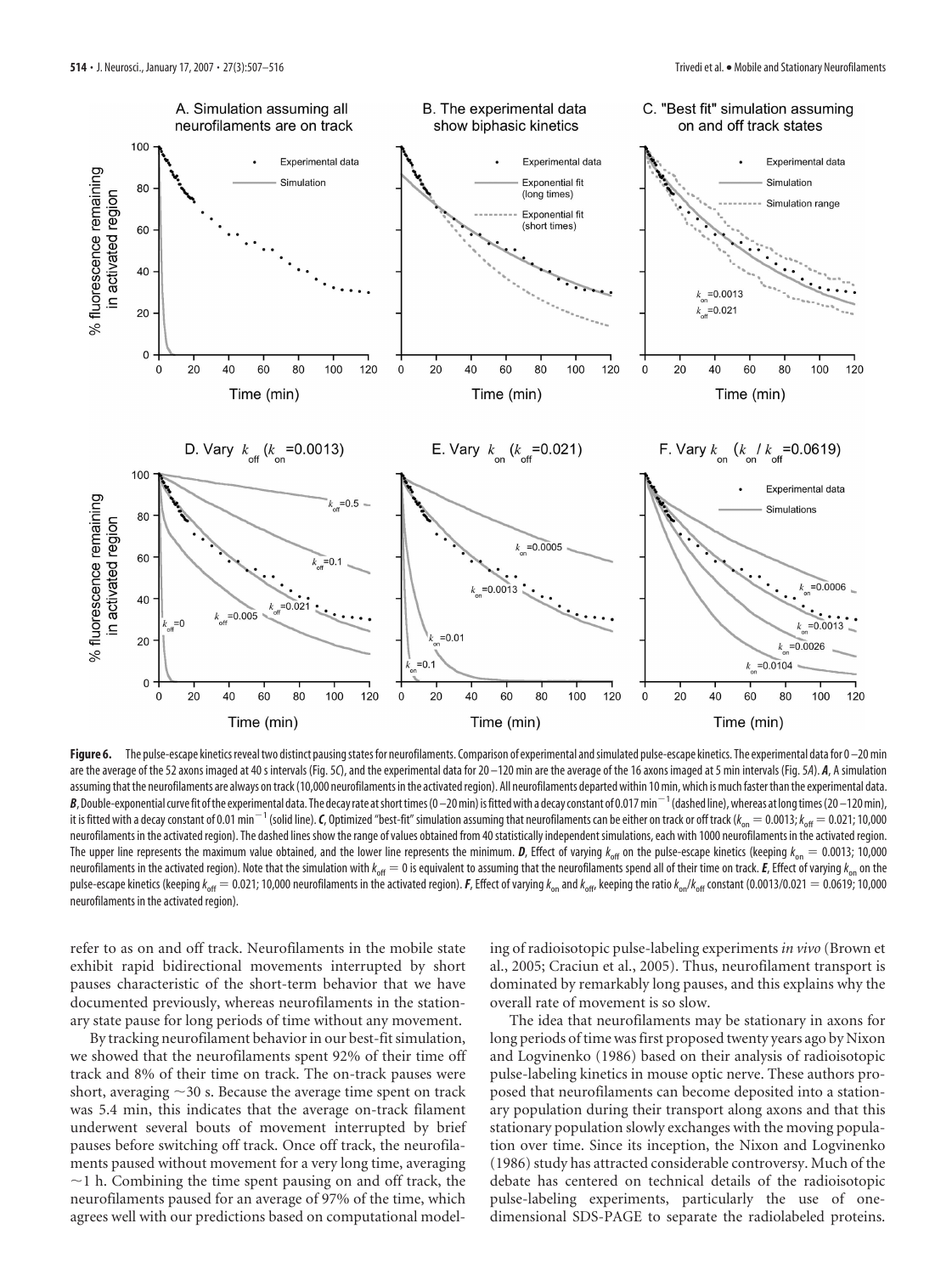Lasek et al. (1992) have argued that some faster-moving cytosolic proteins comigrate with neurofilament proteins by onedimensional SDS-PAGE, giving the appearance of two kinetic states for neurofilaments, when in fact there is only one. Using two-dimensional gels, these authors did not detect a distinct stationary component. In response, Nixon (1998) has argued that the study by Lasek et al. (1992) did not have sufficient incorporation of radiolabel into transported protein to observe the stationary phase. The two studies also differed in the radioisotopically labeled amino acid that they used, which can affect the specific activity of neurofilament proteins relative to any comigrating cytosolic proteins. Although the controversy over neurofilament transport in optic nerve remains unresolved, our modeling studies indicate that the basic notion of Nixon and Logvinenko (1986) that neurofilaments can be stationary for long periods of time and that they can switch between distinct mobile and stationary phases is correct.

If axonal neurofilaments can enter a kinetically distinct stationary state during their transport along axons, why did we not detect this state in our previous live-cell imaging studies? The answer appears to be that our previous studies were confined to short-term observations of neurofilaments moving through naturally occurring or photobleached gaps in the neurofilament array, and thus we were only able to track neurofilaments that moved during the observation period. Neurofilaments that remained paused outside of the gaps throughout the observation period could not be tracked because they could not be resolved from their neighbors. In fact, our present data indicate that the average off-track pause duration for neurofilaments in cultured neonatal rat sympathetic neurons is  $\sim$ 1 h, whereas the average duration of our movies of gaps has typically been on the order of 5–15 min. Thus, the gap method for observing neurofilament transport preferentially reveals the behavior of on-track neurofilaments and greatly underestimates the long-term pausing behavior (supplemental Movie 3, available at www.jneurosci.org as supplemental material). In contrast, the pulse-escape technique described in this study permits us to track the long-term behavior of the neurofilament population on a time scale of hours, not minutes, and therefore can reveal both the on-track and off-track behavior (supplemental Movie 4, available at www.jneurosci.org as supplemental material).

As their names suggest, we speculate that the on-track and off-track states correspond to neurofilaments that differ in their proximity to, or association with, the tracks along which they move. Considerable evidence now suggests that these tracks are microtubules (Shah et al., 2000; Wagner et al., 2004; Francis et al., 2005; He et al., 2005). Thus, it is interesting to note that morphometric studies on axonal cytoskeletons*in vivo* have demonstrated that neurofilaments generally outnumber microtubules, at least in large myelinated axons, with estimates of the neurofilament/ microtubule ratio ranging from 7/1 to 97/1, depending on the neuronal cell type (Price et al., 1988; Reles and Friede, 1991). In these axons, it is clear that not all neurofilaments can be adjacent to a microtubule. Thus, it is attractive to speculate that mobile and stationary neurofilaments may differ in their proximity to their microtubule tracks: mobile neurofilaments may be capable of movement because they are adjacent to their tracks, whereas stationary neurofilaments may be incapable of movement because they are temporarily stranded some distance away (Fig. 7).

It is known that neurofilaments are space-filling structures that function to increase axonal cross-sectional area. In support of this, axons in mutant animals that lack neurofilaments or the NFM tail domain fail to attain their normal caliber (Sakaguchi et



Figure 7. Distinct on-track and off-track states for neurofilaments in axons. Schematic diagram of our working model for neurofilament transport. Neurofilaments can switch between two distinct states, a mobile state, in which they are engaged with their microtubule tracks and alternate between short bouts of rapid movement and brief pauses, and a stationary state, in which they are disengaged from their microtubule tracks and pause for protracted periods without movement. We propose that the relative proportion of the time that neurofilaments spend in the on-track and off-track states is the principal determinant of their overall transport rate and distribution along axons.

al., 1993; Zhu et al., 1997; Garcia et al., 2003; Rao et al., 2003). Conversely, in diseases such as ALS and giant axonal neuropathy, neurofilaments can accumulate excessively, leading to massive balloon-like axonal swellings (Delisle and Carpenter, 1984; Donaghy et al., 1988; Sasaki et al., 1990). Thus, it is clear that axons must have mechanisms to tightly regulate their neurofilament content. One way to achieve this is to locally regulate the rate of neurofilament transport. For example, if neurofilaments enter a region of axon more rapidly than they leave, then the neurofilament content in that region will increase. In contrast, if neurofilaments leave more rapidly than they enter, the neurofilament content will decrease. Because neurofilaments switch between mobile and stationary states during their journey along the axon, any mechanism that locally recruits more neurofilaments into the mobile state will deplete neurofilaments from that region of axon, and any mechanism that recruits more neurofilaments into the stationary state will cause them to accumulate (Nixon, 1998). Thus, we speculate that the mechanisms that convert neurofilaments between their mobile and stationary states may be the principal targets of regulatory mechanisms that dictate neurofilament number and distribution along axons, and may also be the principal targets of mechanisms that lead to neurofilament misaccumulation in disease.

#### **References**

- Ackerley S, Thornhill P, Grierson AJ, Brownlees J, Anderton BH, Leigh PN, Shaw CE, Miller CC (2003) Neurofilament heavy chain side arm phosphorylation regulates axonal transport of neurofilaments. J Cell Biol 161:489 –495.
- Brown A (2000) Slow axonal transport: stop and go traffic in the axon. Nat Rev Mol Cell Biol 1:153–156.
- Brown A (2003a) Live-cell imaging of slow axonal transport in cultured neurons. In: Methods in cell biology, Vol 71, Neurons: methods and applications for the cell biologist (Hollenbeck PJ, Bamburg JR, eds), pp 305–323. Academic: New York.
- Brown A (2003b) Axonal transport of membranous and nonmembranous cargoes: a unified perspective. J Cell Biol 160:817–821.
- Brown A, Wang L, Jung P (2005) Stochastic simulation of neurofilament transport in axons: the "stop-and-go" hypothesis. Mol Biol Cell 16:4243–4255.
- Ching GY, Liem RK (1993) Assembly of type IV neuronal intermediate filaments in nonneuronal cells in the absence of preexisting cytoplasmic intermediate filaments. J Cell Biol 122:1323–1335.